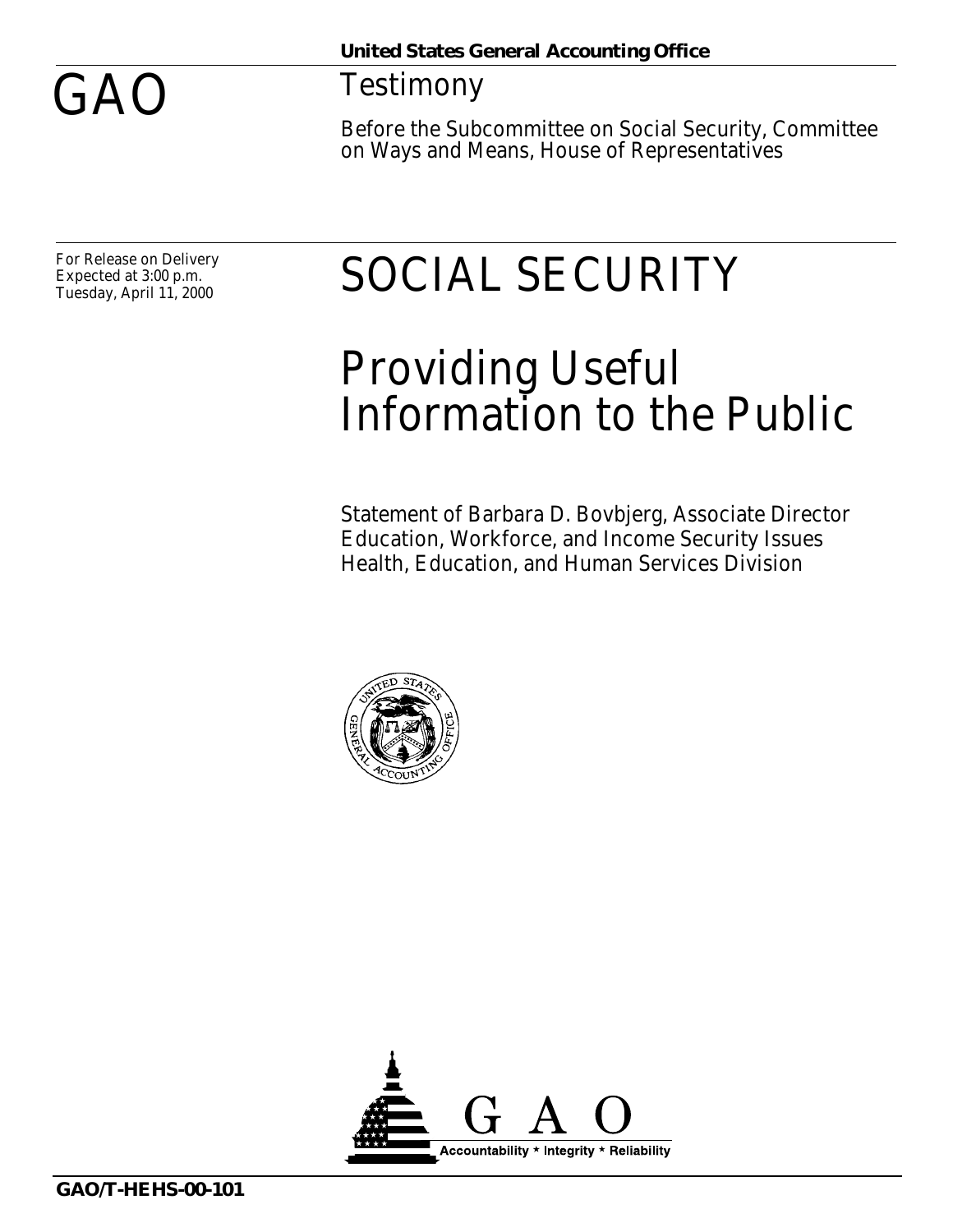## Social Security: Providing Useful Information to the Public

Mr. Chairman and Members of the Subcommittee:

Thank you for inviting me here today to discuss information the public should have about Social Security and strategies for providing that information. Social Security touches the lives of virtually all our nation's citizens. Last year, it paid \$386 billion in benefits to over 44 million beneficiaries, including aged and disabled workers and their dependents and survivors. Ninety percent of elderly households received Social Security benefits, and 17 percent of such households received no income other than Social Security. Moreover, Social Security collected \$460 billion in payroll taxes from over 150 million workers, or 96 percent of the nation's workforce. Currently, 12.4 percent of workers' covered earnings are paid in payroll taxes, divided equally between workers and their employers. Clearly, to help in their personal financial planning, our citizens should know where their Social Security payroll taxes go and what benefits they can expect to receive. In addition, Social Security faces a significant long-term financing shortfall because of the aging of our population and other demographic and economic trends. The public should also have the information it needs to participate in the debate about Social Security's future.

Today I would like to discuss the three broad types of information the public should have about the Social Security program—basic information about program benefits, the current and projected financial status of the Social Security program, and information about proposed changes to the program. For each type of information, I would like to focus on what role the individualized Social Security Statement might play in providing it. My testimony is based on work we have done over the past few years<sup>1</sup> and an assessment of the most recent statement.

In summary, the individualized Social Security Statement currently plays a specific and important role in providing some, but not all, of the information the public needs. First, individuals should have clear and easy to understand information about what benefits they can reasonably expect to receive. This is the specific and primary purpose of the Social Security Statement, which is now sent annually to nearly all working participants. In addition, the statement helps individuals and the Social Security Administration (SSA) ensure that individual earnings records are accurate, which in turn is crucial to providing accurate benefit payments. SSA has recently revised this statement so that it more effectively conveys this

<sup>&</sup>lt;sup>1</sup>See the list of related GAO products at the end of this statement.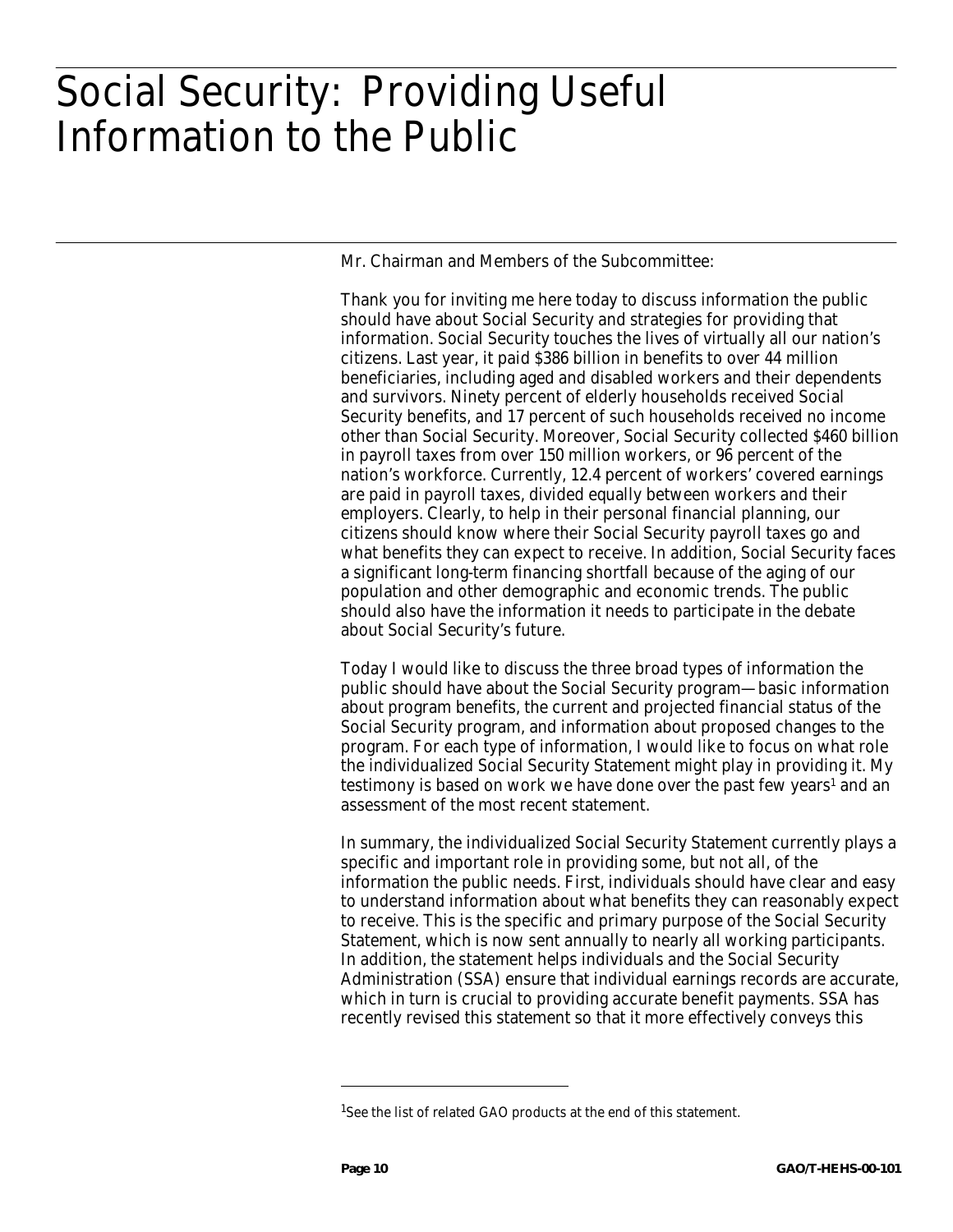important information. Second, the public should understand the current and projected financial status of the Social Security program. The Social Security Statement now contains a brief disclosure about this, but technical and detailed information about it is more appropriately conveyed through other vehicles, such as the annual Trustees' Report<sup>2</sup> and the federal government's consolidated financial statements. Third, the public should have information to help it evaluate different proposals to restore solvency and make other program changes. However, such information is complex and must be presented in a fair, consistent, and comprehensive way that helps the public weigh and balance the various difficult choices that must be made. This type of information goes beyond estimating benefits and verifying earnings, which is the Social Security Statement's central purpose. Given the difficulties SSA has had in making just this information clear in the statement, adding information on reform proposals would likely make the statement lengthy, more complex, and even more difficult to understand. Doing so could undermine the basic purpose of the statement.

Background

The Social Security trust funds have a projected financial shortfall or funding gap of approximately \$3 trillion over the next 75 years. This longterm financing problem is largely a result of greater life expectancy, lower birth rates, and the forthcoming retirement of the baby-boom generation. Social Security is financed primarily on a pay-as-you-go basis, which means that current workers pay current retirees' benefits. Today, there are approximately 3.4 workers for every beneficiary, and by 2030 this number is projected to fall to 2.1. Thus, in the foreseeable future relatively fewer people will be paying into the system and more people will be drawing benefits.

Restoring Social Security's long-term solvency will require some combination of increased revenues and reduced expenditures. Various options are available within the current structure of the program including raising the retirement age, reducing inflation adjustments, increasing payroll tax rates, and investing trust fund reserves in higher-yielding securities. In addition, some proposals would go beyond restoring longterm solvency and would fundamentally alter the program structure by setting up individual retirement savings accounts and requiring workers to contribute to them.

<sup>&</sup>lt;sup>2</sup>The 2000 Annual Report of the Board of Trustees of the Federal Old-Age and Survivors Insurance and Disability Insurance Trust Funds, Mar. 30, 2000.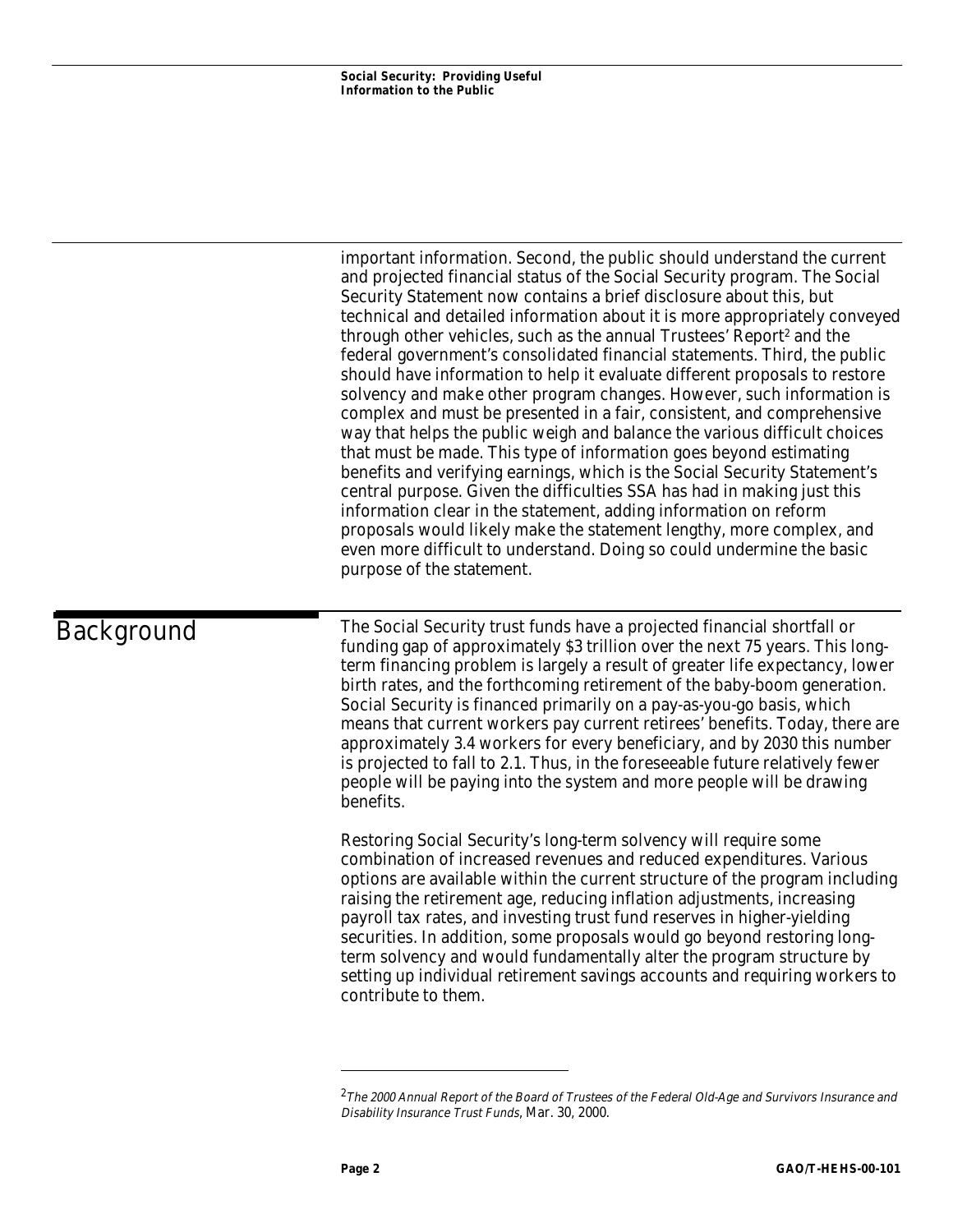| <b>Public Should Have</b><br><b>Basic Information on</b><br><b>Estimated Benefits to</b><br><b>Plan Personal</b><br>Finances | Individuals need basic information on the Social Security program for<br>their personal financial planning. This information includes what benefits<br>workers can expect for themselves, their dependents, and their survivors<br>when they retire, become disabled, or die. In addition, workers should<br>understand that their benefits depend on their average lifetime earnings. <sup>3</sup><br>Finally, they should also understand that Social Security is meant to be<br>only a foundation of retirement income. Social Security does not<br>guarantee a benefit that meets the poverty threshold. Therefore, if workers<br>know what benefit levels they can expect given their earnings history so<br>far, they can better understand how much to save to meet their retirement<br>income goals.                                                                                                                                                                                                                                                                                                                                                                                                                  |
|------------------------------------------------------------------------------------------------------------------------------|-------------------------------------------------------------------------------------------------------------------------------------------------------------------------------------------------------------------------------------------------------------------------------------------------------------------------------------------------------------------------------------------------------------------------------------------------------------------------------------------------------------------------------------------------------------------------------------------------------------------------------------------------------------------------------------------------------------------------------------------------------------------------------------------------------------------------------------------------------------------------------------------------------------------------------------------------------------------------------------------------------------------------------------------------------------------------------------------------------------------------------------------------------------------------------------------------------------------------------|
|                                                                                                                              | SSA's individualized Social Security Statement is one of the key vehicles<br>for providing the public with this basic information about Social Security.<br>It provides workers with an important tool for personal financial planning<br>because it provides estimates of potential retirement, disability, and<br>survivor benefits. It also asks statement recipients to check SSA's records<br>of their past earnings. In this way, the statement can help SSA correct<br>errors in agency records and help ensure that benefit payments are correct<br>when workers retire, become disabled, or die. It also explains that Social<br>Security benefits were not intended to be the only source of retirement<br>income and encourages workers to supplement their benefits with a<br>pension, savings, or investments. This statement reaches a very wide<br>audience; starting in this fiscal year, SSA is sending the individualized<br>Social Security Statement annually to almost every U.S. worker aged 25<br>and older—an estimated 126 million people each year. <sup>4</sup> (The statement can<br>be found on SSA's website at http://www.ssa.gov, where workers can also<br>request personalized statements.) |
|                                                                                                                              | Because it reaches such a wide audience and is the only direct<br>communication many workers will have with SSA until they retire or<br>become disabled, the statement must communicate simply and clearly. It<br>has not always done this. SSA offered benefit statements to some workers<br>long before this fiscal year, and we reviewed the agency's 1996 version. At                                                                                                                                                                                                                                                                                                                                                                                                                                                                                                                                                                                                                                                                                                                                                                                                                                                     |

<sup>&</sup>lt;sup>3</sup>The benefit formula calculates average lifetime earnings after adjusting earnings for inflation and growth in average real wages.

<sup>4</sup>See 42 U.S. C. 1320b-13. SSA must send a statement to those who are 25 years old, have a Social Security number, have wages or earnings from self-employment, are not receiving Social Security benefits, and have a current address obtainable by SSA.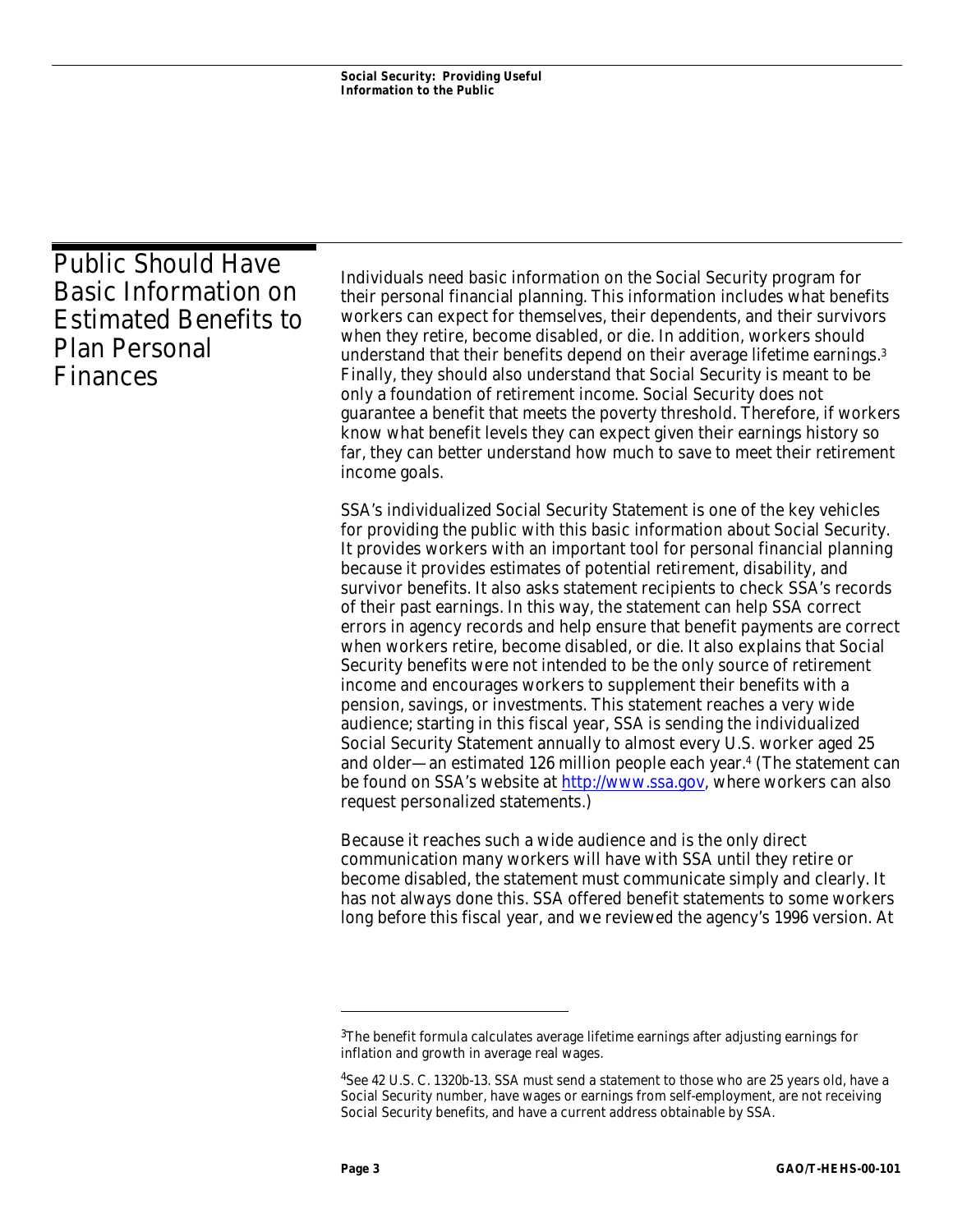that time, we raised concerns about its usefulness.5 We reported that although the public felt the statement could be a valuable tool for retirement planning, the statement provided too much information and failed to communicate clearly the information its readers needed to understand SSA's current programs and benefits. We found that the sixpage statement was too long for many readers, the purpose was unclear, and the design and organization were not user-friendly. The statement was disorganized—it contained a patchwork of explanations scattered throughout, requiring the reader to flip from one page to another to find needed information. Finally, feedback from the public and SSA staff indicated that readers were confused by several important explanations, such as those describing family benefits and credits needed to be eligible for benefits. We recommended that SSA revise the 1996 version of the statement to improve its layout and design and to simplify explanations. We also recommended that SSA evaluate and test alternative formats for the statement.

Consistent with our recommendations, SSA embarked on a multi-year effort to revise its statement. The agency developed four different prototypes and conducted focus groups to assess layout and presentation preferences and how well the material presented was understood. SSA then conducted a public opinion survey of the four prototypes. Based on this information, SSA chose for its fiscal year 2000 mailing a new four-page layout.

We believe this new statement is much improved. It is shorter, better organized, easier to read, employs good design principles, and in a number of cases, provides simpler explanations. The revised statement more effectively achieves its intended purpose of providing important basic information on the Social Security program as well as individualized information on earnings on record at SSA and estimated benefits. In fact, SSA reports that in a recent survey to measure public understanding of its programs, workers who received the statement have a significantly greater knowledge of the Social Security program than those who did not receive a statement.

Naturally, further improvement is always possible. Working with our communications consultants, we have identified some remaining rough spots. These include:

<sup>&</sup>lt;sup>5</sup>SSA Benefit Statements: Well Received by the Public but Difficult to Comprehend (GAO/HEHS-97-19, Dec. 5, 1996).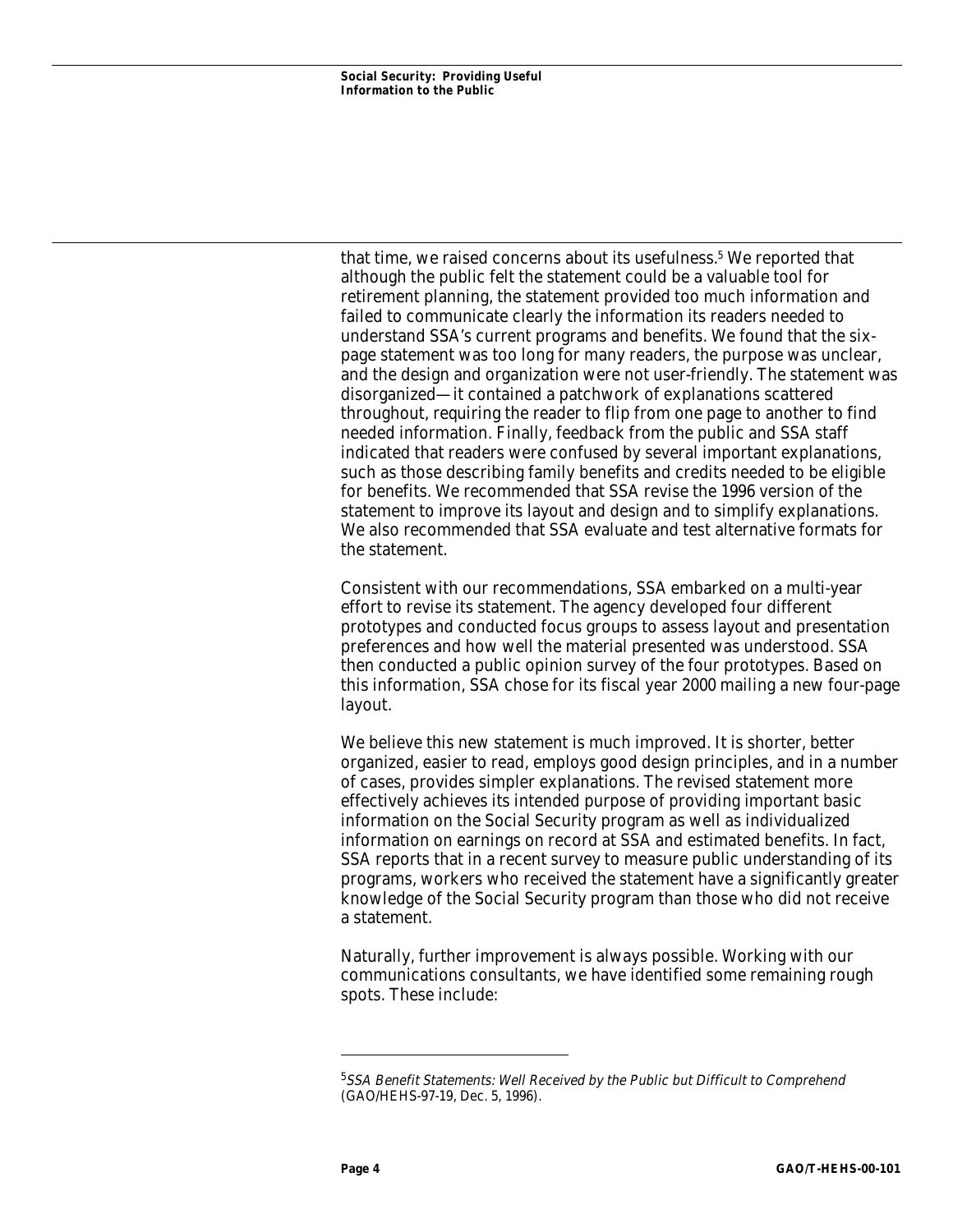|                                                                                                                                    | Clarity of purpose: We believe that SSA could more clearly and quickly<br>spell out the statement's purpose and inform readers that the agency<br>wants them to take some action—that is, check their earnings as listed on<br>the statement and inform SSA of missing or incorrect information.<br><b>Explaining inflation-adjustment of benefit estimates:</b> The statement<br>explains that the estimates are provided in "current dollars." However,<br>readers may not understand what this means for their financial planning. It<br>means that the estimates reflect today's price level, not the price level that<br>will exist when they actually start to receive benefits.                                                                                                                                                                                                                                                                                                                                                                                                              |
|------------------------------------------------------------------------------------------------------------------------------------|-----------------------------------------------------------------------------------------------------------------------------------------------------------------------------------------------------------------------------------------------------------------------------------------------------------------------------------------------------------------------------------------------------------------------------------------------------------------------------------------------------------------------------------------------------------------------------------------------------------------------------------------------------------------------------------------------------------------------------------------------------------------------------------------------------------------------------------------------------------------------------------------------------------------------------------------------------------------------------------------------------------------------------------------------------------------------------------------------------|
|                                                                                                                                    | Some explanations still unclear: Other explanations, such as the one<br>regarding the credits required for benefit eligibility may still leave the<br>reader confused. <sup>6</sup> Also, the revised statement no longer cautions recipients<br>that the estimates are based on their own individual earnings records and<br>may also depend on their spouses' earnings if they have spouses.                                                                                                                                                                                                                                                                                                                                                                                                                                                                                                                                                                                                                                                                                                      |
|                                                                                                                                    | SSA's programs are complex, and it is challenging to explain them in<br>simple, straightforward language without providing so much information<br>that it overwhelms the reader. SSA will need to continue to revise and<br>streamline the statement to make it more clear and easy to understand.                                                                                                                                                                                                                                                                                                                                                                                                                                                                                                                                                                                                                                                                                                                                                                                                  |
| <b>Public Should Have</b><br><b>Information on Social</b><br><b>Security's Current and</b><br><b>Projected Financial</b><br>Status | The public also needs to understand the fundamentals of Social Security<br>financing, including the program's current and projected financial status.<br>Workers should understand that their contributions are not deposited into<br>interest-bearing accounts for each individual but are credited to the Social<br>Security trust funds, which are largely used to pay for current benefits.<br>Under current law, the trust funds must invest any surplus in interest-<br>bearing federal government securities. In addition, workers should<br>understand that though significant surpluses are currently building up the<br>trust funds to help pay future benefits, this situation will deteriorate over<br>time. According to the most recent trustees' intermediate projections,<br>benefit payments will exceed cash revenues in 2015, and the trust funds<br>will be depleted in 2037. At that time, revenues would only be sufficient to<br>pay for roughly 72 percent of promised benefits. Knowing this helps<br>workers to understand that some combination of revenue increases and |

 $6C$ redits are earned by working for employers who pay taxes to the Social Security system. The minimum number of credits needed varies, depending on the type of benefit and the age of the worker.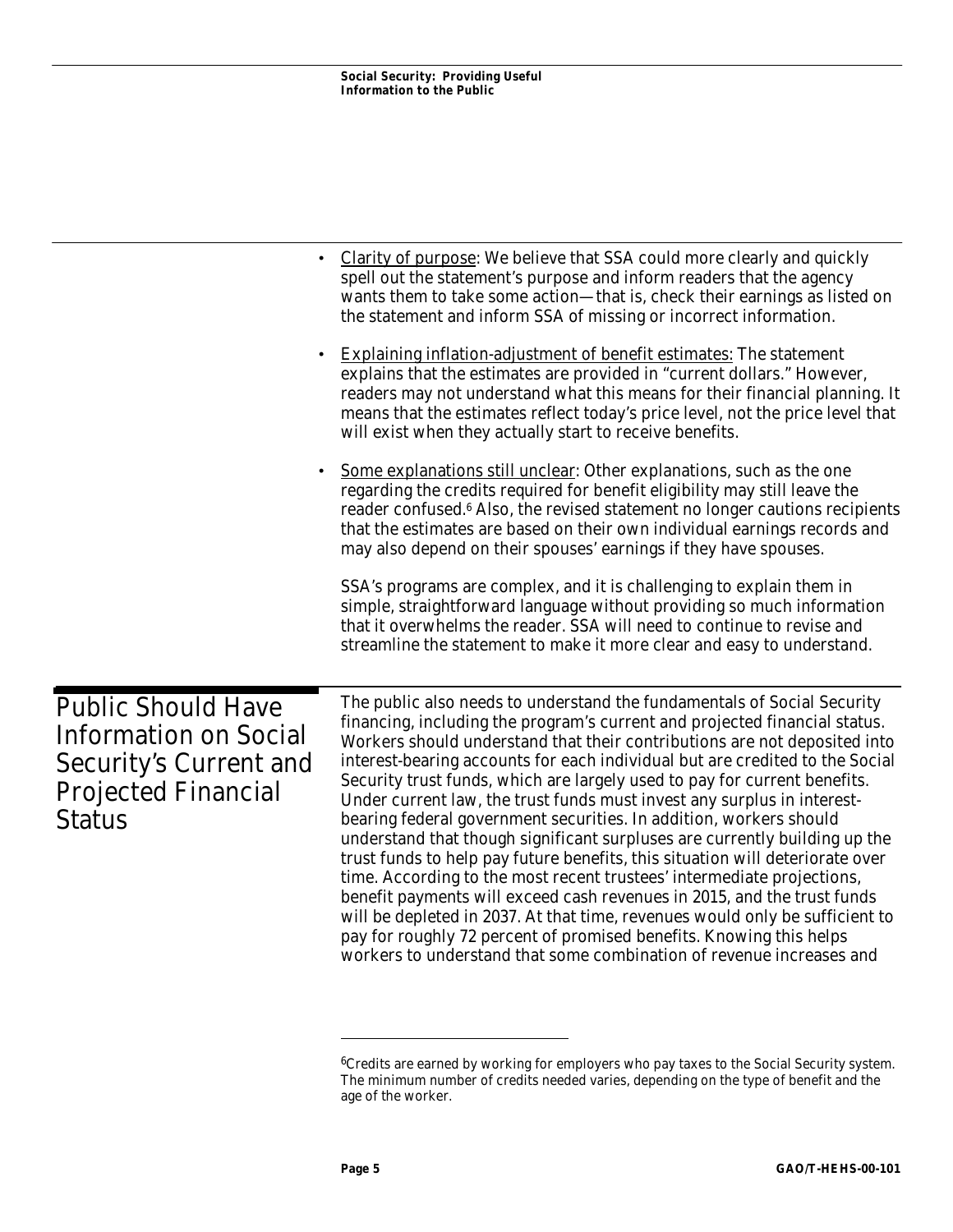benefit reductions will be necessary to restore solvency. In turn, workers can better understand how to view their personal benefit estimates.

Some recent proposals to provide information to the public call for the Social Security Statement to more fully disclose Social Security's longterm financial outlook, the status of the trust funds over time, and the effect on SSA's ability to pay future benefits in the absence of changes to the program. In its most recent version of the statement, SSA has added information on this topic. On the first page, as part of the message from the Commissioner, the statement now provides basic information on the demographic reasons for the financing problems and on the future status of the trust funds, including the date that the trust funds will be exhausted. On the page where the benefit estimates are provided, the statement explains that when this date arrives, absent a change in the law, payroll taxes collected will be enough to pay only a portion of the benefits owed.

However, according to our communications experts, the information is somewhat confusing and contradictory, though it could be fixed. The Commissioner's message first reassures readers that "of course" Social Security will "be there" when they retire and then provides the information about the future financing problems and the resulting percentage reduction in benefits. The statement explains that SSA is "working to resolve these issues" and offers a booklet with more information upon request. Overall, the explanation may leave readers wondering how SSA can be sure the program will be there to pay the benefits they are expecting in the future. The status of the trust funds and the need for change can be clarified with minor adjustments in wording. However, the statement does not need to go into excessive or technical detail; not every reader of the statement will need or be interested in this additional detail. If statement recipients want more information, they can request the booklet listed in the statement. This booklet, which is written in simple, straightforward terms for a wide audience, provides additional information on the reasons for the financing shortfall and the difficult choices needed to ensure long-term program stability.

More technical and detailed information on the status of the trust funds is available, however, in a number of vehicles that are used extensively and studied by a more narrow audience of experts and specialists. These include the annual Trustees' Report and the annual Financial Report of the United States Government. To be most effective and useful to the broadest audience, the information in these reports needs to be reliable, consistent, accessible, timely, verifiable, and complete. We have recently noted a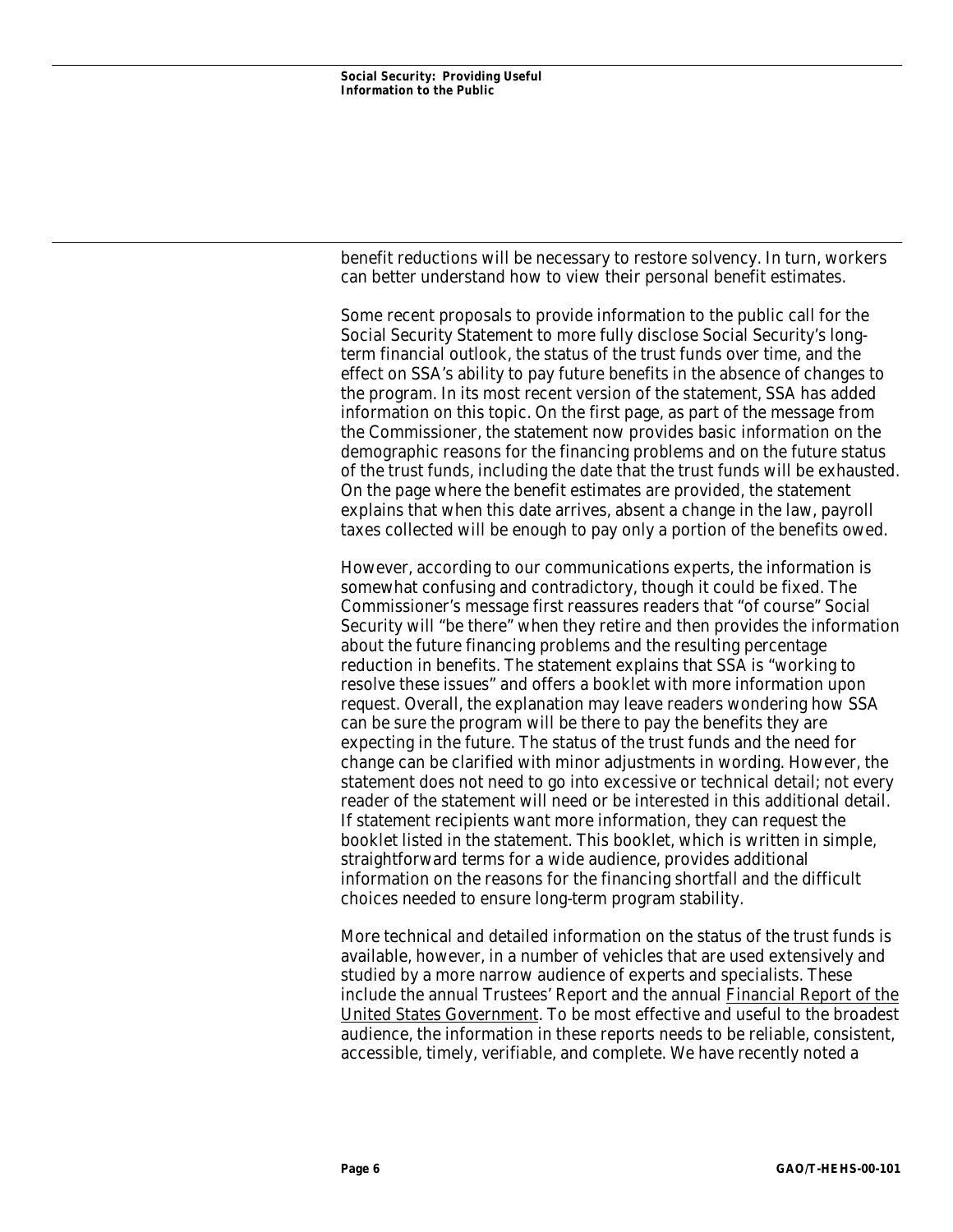|                                                                                                                 | problem related to their timing and consistency. <sup>7</sup> The Financial Report<br>uses data from the previous year's Trustees' Report although a new<br>Trustees' report with sometimes significantly different numbers is issued<br>at nearly the same time. The discrepancies between the two reports may<br>cause confusion, which can serve to reduce confidence in and the<br>credibility of the government's annual financial report. Steps should be<br>taken in future years to ensure that the government's Financial Report<br>contains up-to-date information. In addition, given the importance and<br>materiality of this information, the Comptroller General has stated that the<br>time may have come for this information to be subject to audit.                                                                                                                                                                                   |
|-----------------------------------------------------------------------------------------------------------------|----------------------------------------------------------------------------------------------------------------------------------------------------------------------------------------------------------------------------------------------------------------------------------------------------------------------------------------------------------------------------------------------------------------------------------------------------------------------------------------------------------------------------------------------------------------------------------------------------------------------------------------------------------------------------------------------------------------------------------------------------------------------------------------------------------------------------------------------------------------------------------------------------------------------------------------------------------|
|                                                                                                                 | In addition, information on the magnitude of the trust funds' financial gap<br>should focus not only on the next 75 years but also beyond that to help<br>focus on sustainability. The conventional 75-year measure of solvency is<br>highly transient because the 75-year period changes by one year in each<br>successive year's projections. Currently, the years early in the 75-year<br>period have surpluses while the years at the end of the period have large<br>deficits. As a result, changes made to restore solvency only for the current<br>75-year period will result in future actuarial imbalances almost<br>immediately. Therefore, in addition to examining the 75-year actuarial<br>balance, examining Social Security's percentage of the federal budget, the<br>size of the imbalance in the 75 <sup>th</sup> year, and the trend in the annual balance<br>at that time would help focus attention on the issue of sustainability. |
| <b>Public Should Have</b><br>Information to Help It<br><b>Evaluate Options for</b><br><b>Restoring Solvency</b> | To address Social Security's long-term solvency problem, a wide and often<br>confusing variety of proposals have been offered. To participate in the<br>reform debate, the public needs understandable, independent, and<br>objective information that can help it appreciate the difficult choices that<br>the nation faces. We have concluded that three broad criteria help provide<br>balance and structure to evaluating the alternatives. These are 1) the<br>extent to which proposals would achieve sustainable solvency, including<br>how they would affect the federal budget and the economy; 2) the balance<br>of adequacy and equity in the benefits structure; and 3) the feasibility of<br>implementation and administration <sup>8</sup> Adequacy refers to the level and<br>certainty of benefits, and equity refers to the relationship between the<br>contributions made and benefits received, sometimes referred to as              |

<sup>7</sup>Auditing the Nation's Finances: Fiscal Year <sup>1999</sup> Results Continue to Highlight Major Issues Needing Resolution (GAO/T-AIMD-00-137, Mar. 31, 2000).

<sup>8</sup>Social Security:Criteria for Evaluating Social Security Reform Proposals (GAO/T-HEHS-99- 94, Mar. 25, 1999). Also, see the list of related GAO products at the end of this statement.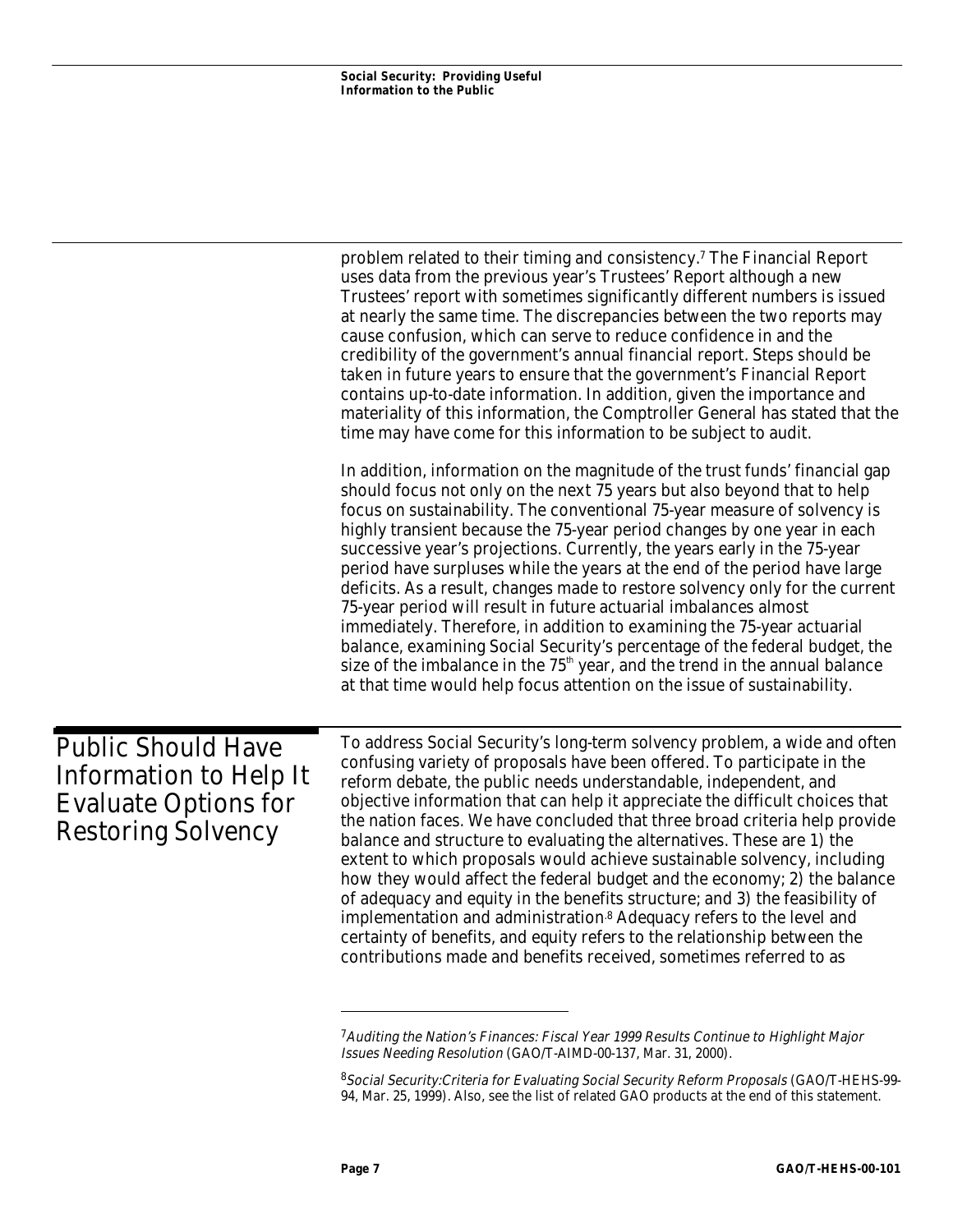"money's-worth." No single criterion should be considered in isolation, and taken together these criteria highlight the difficult trade-offs that exist between efforts to achieve solvency and to maintain adequate retirement income for current and future beneficiaries.

Some participants in the reform debate focus especially on individual equity and on one particular measure of equity—the implicit rate of return workers can expect on their Social Security contributions. Accordingly, some recent proposals call for the Social Security Statement to include estimates of the implicit rate of return. However, substantial controversy surrounds applying the concept of rates of return to Social Security.<sup>9</sup> Some analysts argue that rates of return on contributions would be much higher under a new system with individual accounts, and they would like the public to compare its return on Social Security to returns available on market investments. Other analysts contend that the rate of return concept should not be applied to Social Security because it is a social insurance program and is not designed to provide returns on contributions.

In our work on this topic, we have observed that rate of return estimates are inherently very uncertain, especially for specific individuals, because of the many complex factors that affect rates of return. Such factors include how long individuals will live, how much they will earn, and what size families they will have. To be clearly understood, Social Security rate of return estimates need an explanation of how they are calculated and how uncertain the estimates are. Also, instead of making simple comparisons between Social Security and historical market returns, one should make any rate of return comparisons among comprehensive return estimates for specific reform proposals that include all costs and benefits of any individual accounts as well as the Social Security components of the resulting system. In addition, such estimates would not help individuals plan their personal finances because, under current law, they do not have the choice of putting their contributions into alternative investments. Moreover, providing estimates of the implicit rate of return on Social Security contributions could mislead readers to think they have an interest-bearing account under the program, which they do not. Adding rates of return to the Social Security Statement—or for that matter any information that is not directly relevant to the statement's purpose would make the statement longer and more complex and could undermine

<sup>&</sup>lt;sup>9</sup>Social Security: Issues in Comparing Rates of Return with Market Investments (GAO/HEHS-99-110, Aug. 5, 1999).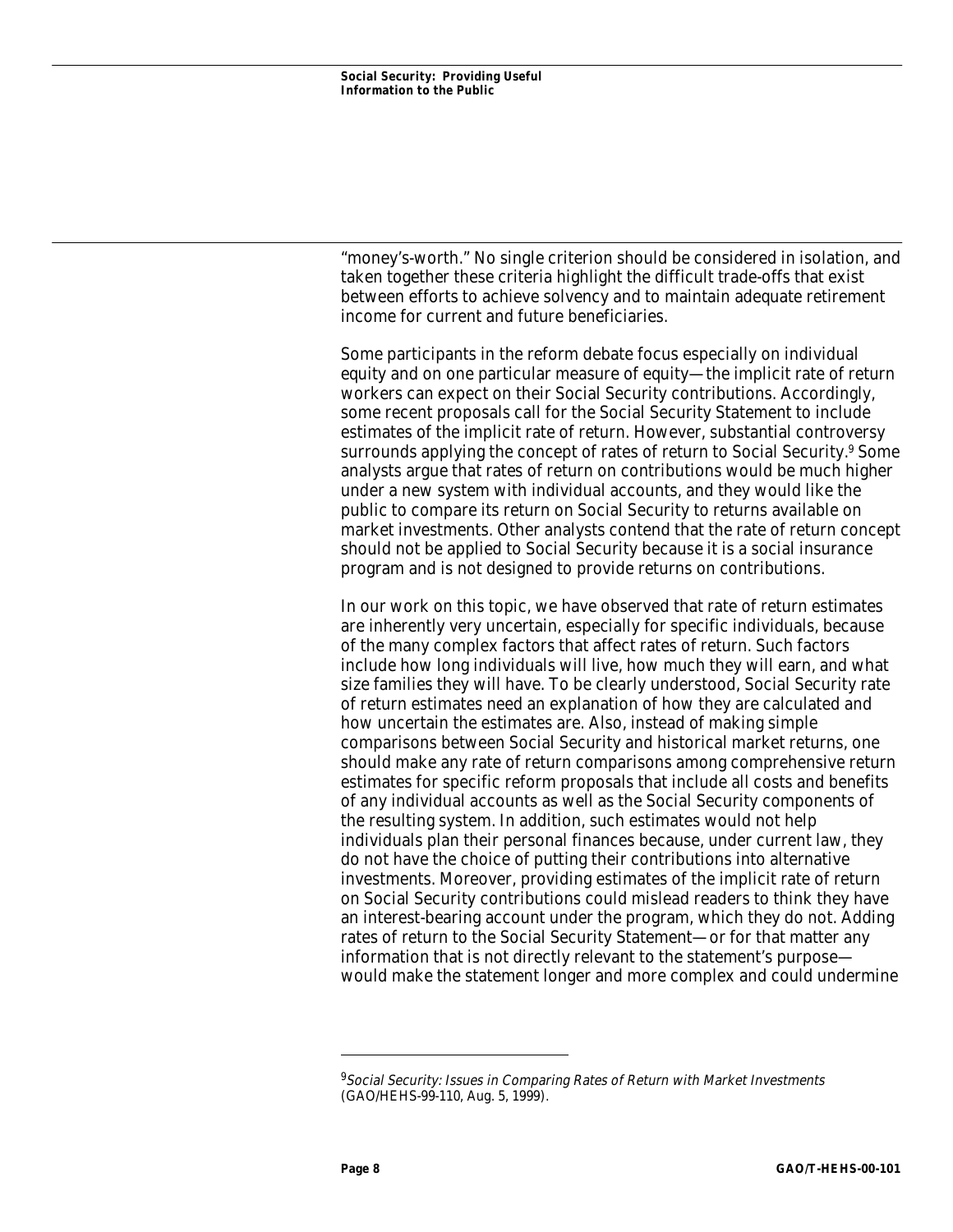|                                                                  | its important and specific purpose of providing benefit estimates and<br>verifying earnings records.                                                                                                                                                                                                                                                                                                                                                                                                                                                                                                                                                                                                                                                                                                                                                                                                                                                                                                                                                                                                                                                                                                      |
|------------------------------------------------------------------|-----------------------------------------------------------------------------------------------------------------------------------------------------------------------------------------------------------------------------------------------------------------------------------------------------------------------------------------------------------------------------------------------------------------------------------------------------------------------------------------------------------------------------------------------------------------------------------------------------------------------------------------------------------------------------------------------------------------------------------------------------------------------------------------------------------------------------------------------------------------------------------------------------------------------------------------------------------------------------------------------------------------------------------------------------------------------------------------------------------------------------------------------------------------------------------------------------------|
| Concluding<br><b>Observations</b>                                | Given the importance of Social Security to the financial security of most<br>Americans and the value of citizen participation in the difficult reform<br>decisions that lie ahead, the public should have easy and timely access to a<br>wide range of reliable, consistent, and verifiable information. Much of this<br>information is already available; however, questions have been raised<br>about the best vehicles to use to make sure the information is available to<br>as wide an audience as possible. Reasonable people can disagree about<br>the best vehicle, particularly for the more complex or technical<br>information. However, we believe the Social Security Statement is not the<br>right vehicle for this more technical information, such as rates of return.<br>The newly revised statement more successfully meets its purpose of<br>providing basic information to individual workers. Adding the<br>explanations necessary to fairly portray rate of return information would<br>likely increase the statement's length significantly and undermine efforts<br>to shorten and simplify it, thereby running the risk that recipients will not<br>read or fully understand it. |
|                                                                  | Mr. Chairman, this concludes my prepared statement. At this time, I will be<br>happy to answer any questions you or other Members of the<br>Subcommittee may have.                                                                                                                                                                                                                                                                                                                                                                                                                                                                                                                                                                                                                                                                                                                                                                                                                                                                                                                                                                                                                                        |
| <b>GAO</b> Contact and<br><b>Staff</b><br><b>Acknowledgments</b> | For information regarding this testimony, please contact Barbara Bovbjerg<br>at (202) 512-7215. Individuals making key contributions to this testimony<br>include Kay Brown, Ken Stockbridge, Elizabeth O'Toole, and Kimberly<br>Granger.                                                                                                                                                                                                                                                                                                                                                                                                                                                                                                                                                                                                                                                                                                                                                                                                                                                                                                                                                                 |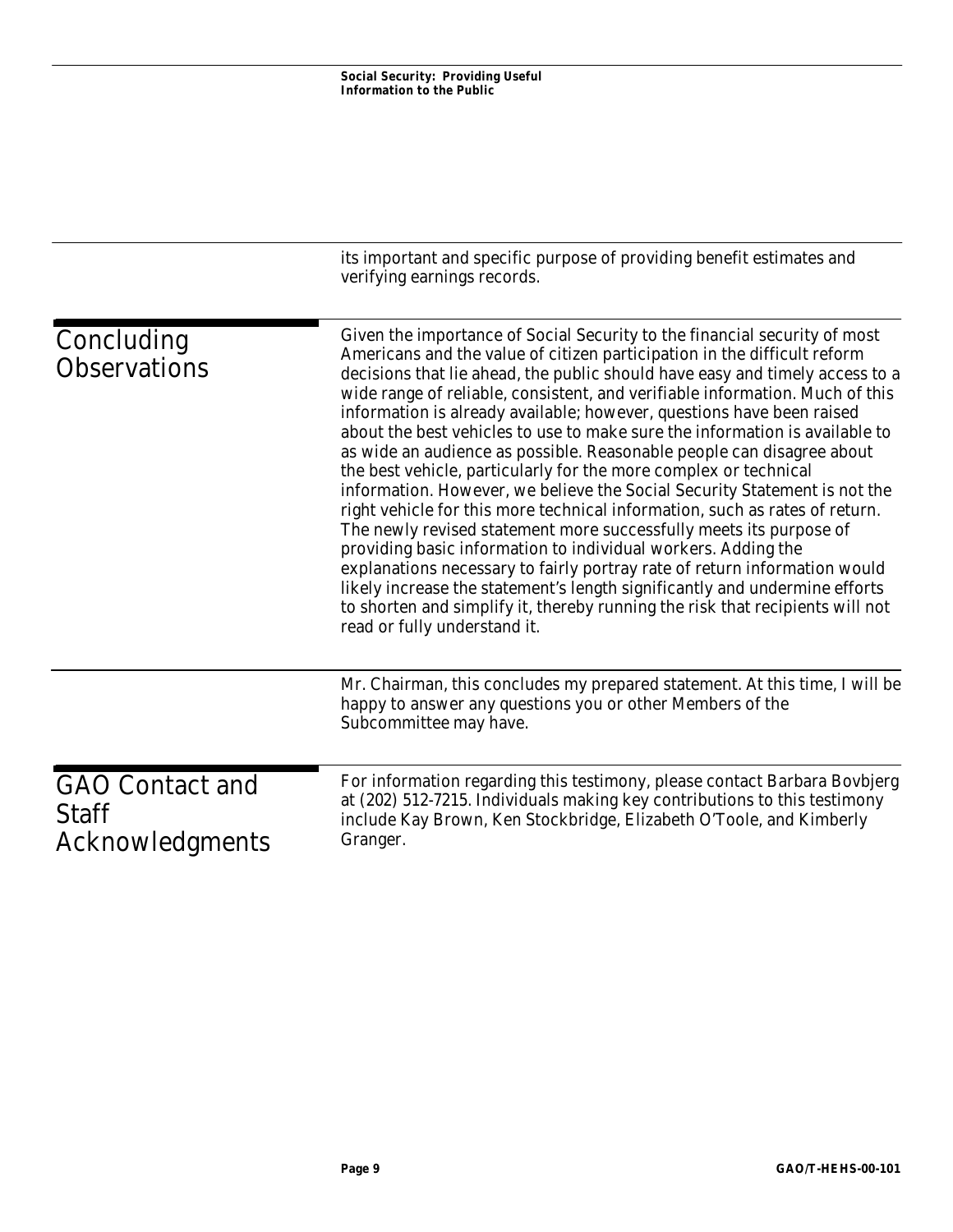| <b>Related GAO</b> |                                                                                                                                                             |
|--------------------|-------------------------------------------------------------------------------------------------------------------------------------------------------------|
| <b>Products</b>    | Auditing the Nation's Finances: Fiscal Year 1999 Results Continue to<br>Highlight Major Issues Needing Resolution (GAO/T-AIMD-00-137, Mar. 31,<br>$2000$ ). |
|                    | Social Security Reform: Information on the Archer-Shaw Proposal<br>(GAO/AIMD/HEHS-00-56, Jan. 18, 2000).                                                    |
|                    | Social Security: The President's Proposal (GAO/T-HEHS/AIMD-00-43,<br>Nov. 9, 1999).                                                                         |
|                    | Social Security: Evaluating Reform Proposals (GAO/AIMD/HEHS-00-29,<br>Nov. 4, 1999).                                                                        |
|                    | Social Security Reform: Implications of Raising the Retirement Age<br>(GAO/HEHS-99-112, Aug. 27, 1999).                                                     |
|                    | Social Security: Issues in Comparing Rates of Return With Market<br>Investments (GAO/HEHS-99-110, Aug. 5, 1999).                                            |
|                    | Social Security: Implications of Private Annuities for Individual Accounts<br>(GAO/HEHS-99-160, July 30, 1999).                                             |
|                    | Social Security: Capital Markets and Educational Issues Associated with<br>Individual Accounts (GAO/GGD-99-115, June 28, 1999).                             |
|                    | Social Security Reform: Administrative Costs for Individual Accounts<br>Depend on System Design (GAO/HEHS-99-131, June 18, 1999).                           |
|                    | <b>Social Security Reform: Implementation Issues for Individual Accounts</b><br>(GAO/HEHS-99-122, June 18, 1999).                                           |
|                    | Social Security: Criteria for Evaluating Social Security Reform Proposals<br>(GAO/T-HEHS-99-94, Mar. 25, 1999).                                             |
|                    | Social Security: Individual Accounts as an Element of Long-Term<br>Financing Reform (GAO/T-HEHS-99-86, Mar. 16, 1999).                                      |
|                    | SSA Benefit Estimate Statements: Adding Rate of Return Information May<br>Not Be Appropriate (GAO/HEHS-98-228, Sept. 2, 1998).                              |
|                    | Social Security: Different Approaches for Addressing Program Solvency<br>(GAO/HEHS-98-33, July 22, 1998).                                                   |
|                    |                                                                                                                                                             |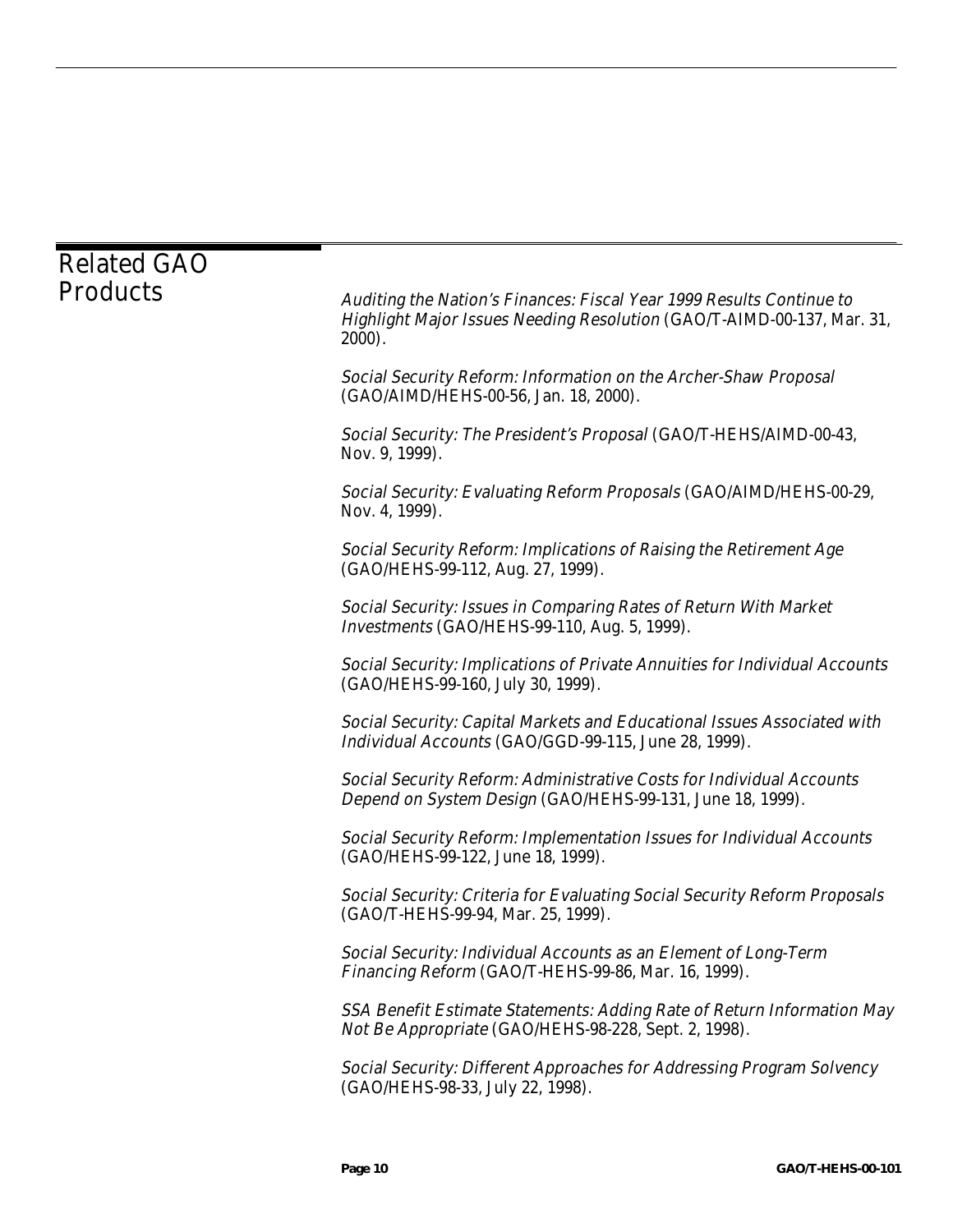Social Security Financing: Implications of Government Stock Investing for the Trust Fund, the Federal Budget, and the Economy (GAO/AIMD/HEHS-98-74, Apr. 22, 1998).

Social Security: Restoring Long-Term Solvency Will Require Difficult Choices (GAO/T-HEHS-98-95, Feb. 10, 1998).

SSA Benefit Statements: Well Received by the Public but Difficult to Comprehend (GAO/HEHS-97-19, Dec. 5, 1996).

(207096)